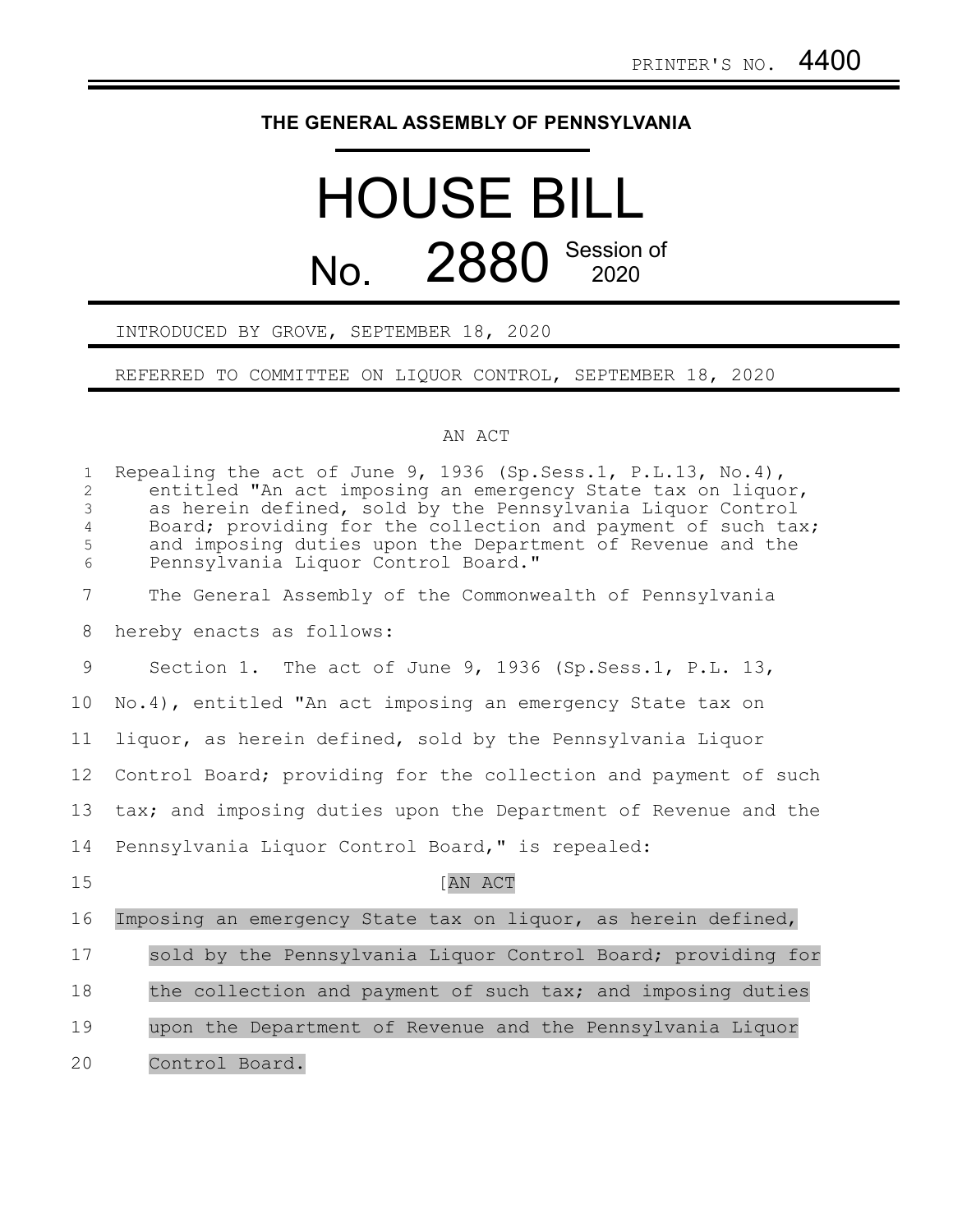| 1  | Section 1. Be it enacted, $\&c.$ , That the following words,     |
|----|------------------------------------------------------------------|
| 2  | terms, and phrases used in this act are, for the purposes        |
| 3  | hereof, defined, as follows:                                     |
| 4  | "Liquor." Any alcoholic, spirituous, vinous, fermented, or       |
| 5  | other alcoholic beverage, or combination of liquors and mixed    |
| 6  | liquor, a part of which is spirituous, vinous, fermented, or     |
| 7  | otherwise alcoholic, and all drinks or drinkable liquids,        |
| 8  | preparations or mixtures intended for beverage purposes, which   |
| 9  | contain more than one-half of one per centum of alcohol by       |
| 10 | volume, except alcohol, and malt or brewed beverages.            |
| 11 | "Department." The Department of Revenue of this Commonwealth.    |
| 12 | "Board." The Pennsylvania Liquor Control Board of this           |
| 13 | Commonwealth.                                                    |
| 14 | "Fiscal Month." The monthly period established, from time to     |
| 15 | time, by the Pennsylvania Liquor Control Board for the purpose   |
| 16 | of conducting its business.                                      |
| 17 | Section 2. An emergency State tax is hereby imposed and          |
| 18 | assessed at the rate of eighteen per centum of the net price of  |
| 19 | all liquors sold by the board. The tax herein imposed shall be   |
| 20 | collected by the board from the purchasers of the liquor from    |
| 21 | the board. The amount of such eighteen per centum so collected   |
| 22 | by the board, under the provisions of this act, shall be paid    |
| 23 | into the State Treasury, through the department, in the manner   |
| 24 | and within the times herein specified, and shall be credited to  |
| 25 | the General Fund.                                                |
| 26 | Section 3. It shall be the duty of the board to transmit to      |
| 27 | the department on, or before, the fifteenth day of each calendar |
| 28 | month, a statement of its receipts from sales of liquor and      |
| 29 | taxes collected during the preceding fiscal month, and such      |
| 30 | other information as may be necessary to effectuate the          |
|    | 20200HB2880PN4400<br>$-2 -$                                      |